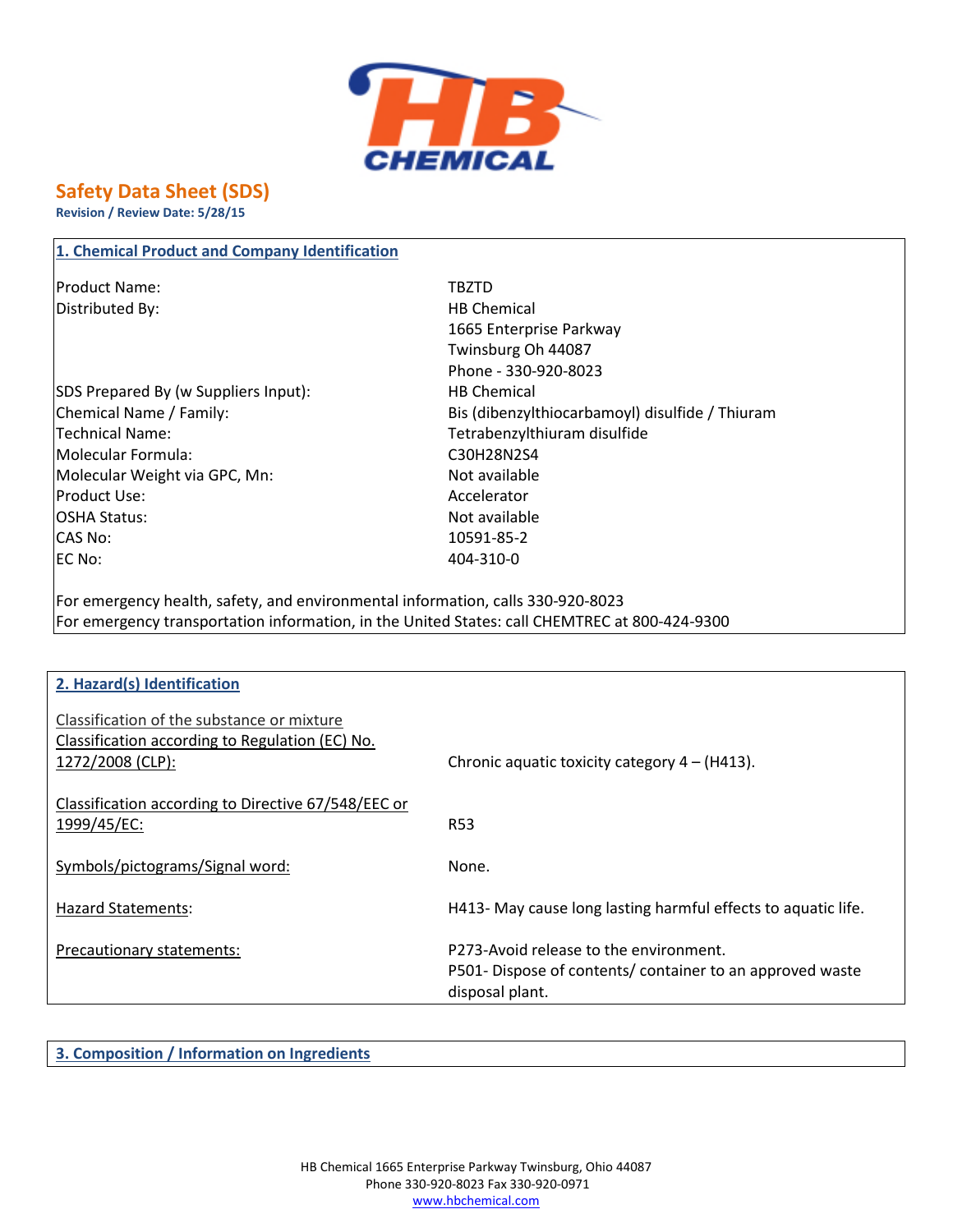| <b>Chemical Name</b> | <b>EC No</b> | <b>CAS No</b> | Weight-% |
|----------------------|--------------|---------------|----------|
| <b>TBzTD</b>         | 404-310-0    | 10591-85-2    | $>= 97$  |

| <b>4. First Aid Measures</b> |                                                                                                                                                                 |
|------------------------------|-----------------------------------------------------------------------------------------------------------------------------------------------------------------|
|                              |                                                                                                                                                                 |
| Inhalation:                  | Remove victim to fresh air and keep at rest in a position<br>comfortable for breathing. Get medical advice/attention if you<br>feel unwell.                     |
| Eyes:                        | Rinse cautiously with water for several minutes. Remove<br>contact lens, if present and easy to do. Continue rinsing. If<br>symptoms persist, call a physician. |
| Skin:                        | Remove all contaminated clothing. Rinse skin with<br>water/shower. If symptoms persist, call a physician.                                                       |
| Ingestion:                   | Rinse mouth. Get medical attention. Never give anything by<br>mouth to an unconscious person.                                                                   |

| <b>5. Fire-Fighting Measures</b>         |                                                                                                                                                                                                                                                                                              |
|------------------------------------------|----------------------------------------------------------------------------------------------------------------------------------------------------------------------------------------------------------------------------------------------------------------------------------------------|
| Suitable Extinguishing Media:            | Foam, Carbon dioxide (CO2), Water spray (for), Dry chemical.                                                                                                                                                                                                                                 |
| Unsuitable Extinguishing Media:          | Do not use water.                                                                                                                                                                                                                                                                            |
| <b>Special Fire Fighting Procedures:</b> | Firefighters should wear self-contained breathing apparatus and<br>full firefighter turnout gear. Collect contaminated firefighting<br>water separately. If must not enter drains. Dispose of fire debris<br>and contaminated firefighting water in accordance with official<br>regulations. |
| Hazardous Decomposition Products:        | Thermal decomposition can lead to release of irritating toxic<br>gases and vapors e.g. Hydrogen cyanide (HCN) Oxides of sulfur<br>Nitrogen oxides (NOx).                                                                                                                                     |

| <b>6. Accidental Release Measures</b>                                   |                                                                                                                                                                                                           |
|-------------------------------------------------------------------------|-----------------------------------------------------------------------------------------------------------------------------------------------------------------------------------------------------------|
| Personal precautions, protective equipment and<br>Emergency procedures: | Evacuate personnel to safe areas. Ensure adequate ventilation,<br>especially in confined areas. Remove all sources of ignition.<br>Avoid creating dust. Use personal protective equipment as<br>required. |
| Environmental precautions:                                              | Prevent entry into waterways, sewers, basements or confined<br>areas.                                                                                                                                     |
| Methods and material for spills:                                        | Collect mechanical and fill in clean and marked plastic                                                                                                                                                   |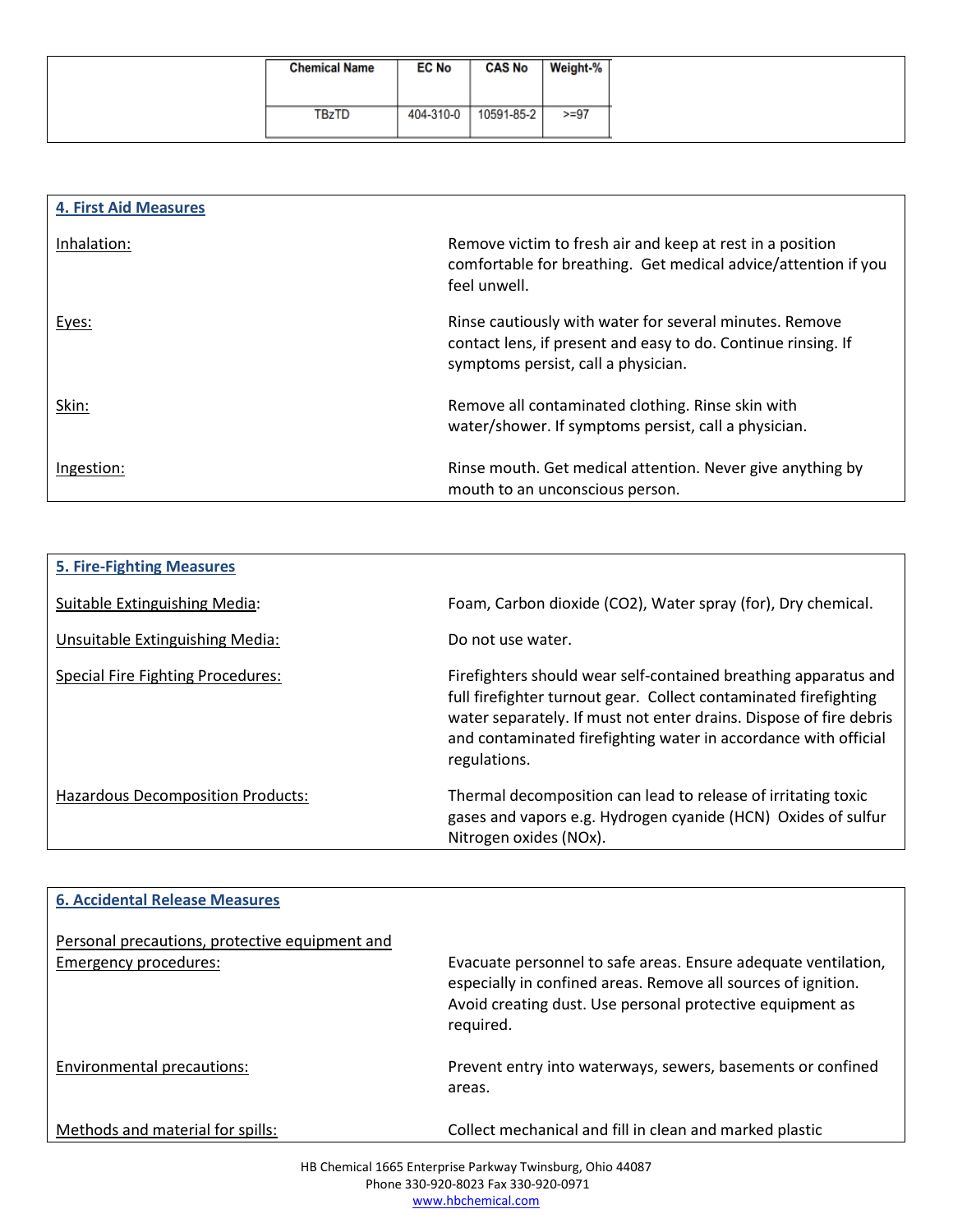|                 | containers. Dispose of the material collected according to<br>regulations.         |
|-----------------|------------------------------------------------------------------------------------|
| Waste Disposal: | Reclaim or dispose of in accordance with local, state, and<br>federal regulations. |
|                 |                                                                                    |

| 7. Handling and Storage:             |                                                                                                                                                                                                                                                                                                                                                                                                                                                                                                                                 |
|--------------------------------------|---------------------------------------------------------------------------------------------------------------------------------------------------------------------------------------------------------------------------------------------------------------------------------------------------------------------------------------------------------------------------------------------------------------------------------------------------------------------------------------------------------------------------------|
| Precautions to be taken in handling: | Handle in accordance with goo industrial hygiene and safety<br>practice. Ensure adequate ventilation, especially in confined<br>areas. Avoid contact with skin, eyes, or clothing. Wash<br>contaminated clothing before reuse. Avoid generation of dust.<br>Ensure the suitable extractors are available on processing<br>machines. Do not breathe dust/fume/gas/mist/vapors/spray.<br>Do not eat, drink or smoke when using this product. Wash<br>thoroughly after handling. Use personal protective equipment<br>as required. |
| Storage:                             | Keep container tightly closed in a dry and well-ventilated place.<br>Keep away from food, drink and animal feeding stuffs.<br>Incompatible with oxidizing agents.                                                                                                                                                                                                                                                                                                                                                               |
| <b>Empty Containers:</b>             | Empty containers should be taken for local recycling, recovery<br>or waste disposal.                                                                                                                                                                                                                                                                                                                                                                                                                                            |

| 8. Exposure Controls / Personal Protection |                                                                                                                                                 |
|--------------------------------------------|-------------------------------------------------------------------------------------------------------------------------------------------------|
| Control parameters:                        | No data available.                                                                                                                              |
| Derived No Effect Level (DNEL):            | Inhalation Worker-inhalative, long-term-systemic 10 mg/m <sup>3</sup><br>Inhalation Worker-inhalative, short-term-systemic 20 mg/m <sup>3</sup> |
| Predicted No. Effect Concentration (PNEC): | Soil 1mg/kg soil dw<br>Impact on sewage treatment 100 mg/L<br>Secondary poisoning 66mg/kg food                                                  |
| Exposure controls/Engineering controls:    | Ensure adequate ventilation, especially in confined areas. Wash<br>hands during breaks and at the end of the work.                              |
| <b>Respiratory Protection:</b>             | Use NIOSH approved dust mask in case of dust formation.                                                                                         |
| <b>Protective Gloves:</b>                  | Wear protective gloves.                                                                                                                         |
| <b>Eye Protection:</b>                     | Wear safety glasses or chemical goggles to prevent eye contact.<br>Wear a face shield if necessary.                                             |
| Skin and Body Protection:                  | Suitable protective clothing.                                                                                                                   |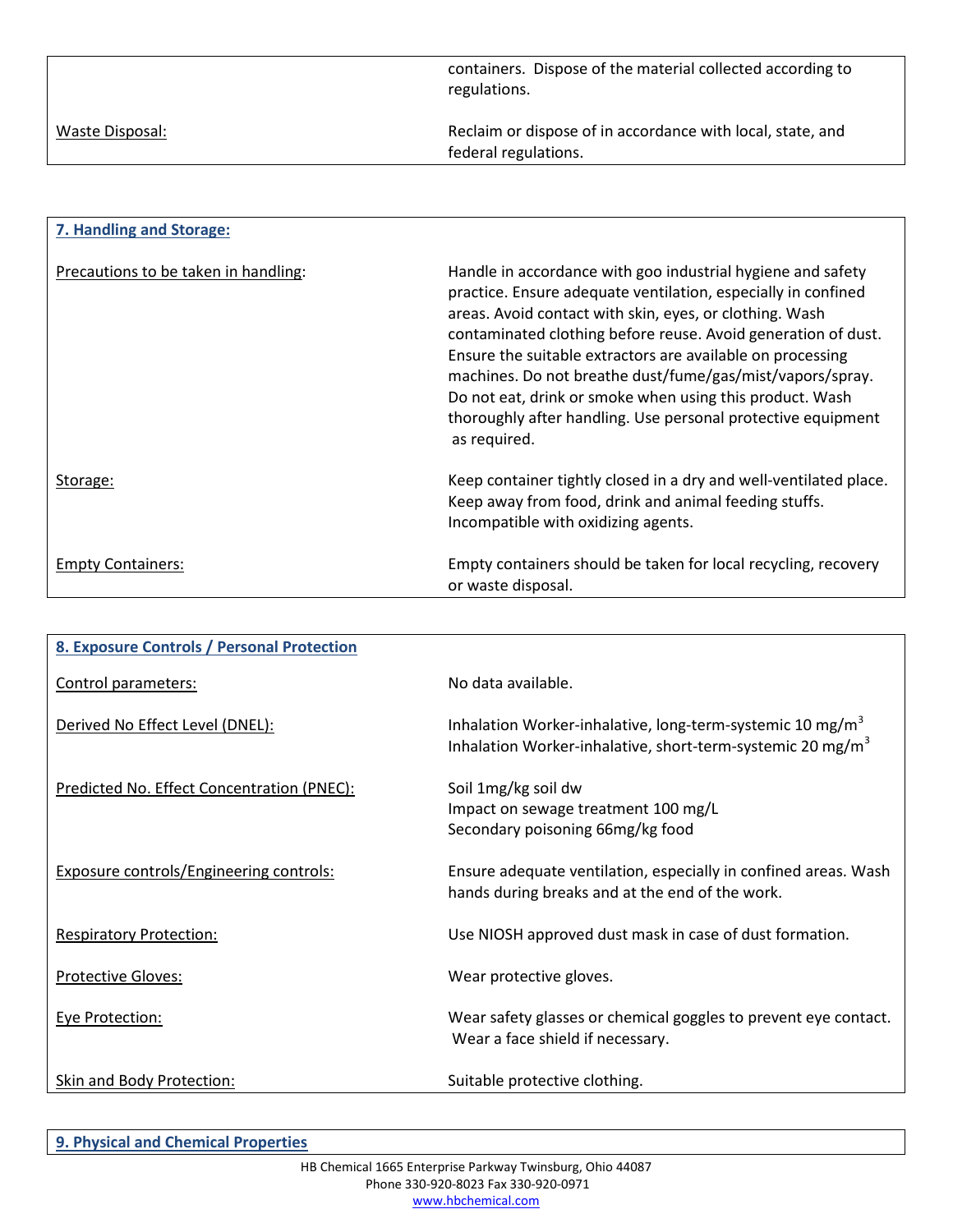| Physical Form:                  | Solid powder                                               |
|---------------------------------|------------------------------------------------------------|
| Appearance & Odor:              | White to off-white/ Odorless                               |
| Melting point/freezing point:   | $>= 130 \le 132$ °C                                        |
| Boiling point / boiling range:  | $>= 147 \le 149$ °C(101.3 kPa)                             |
| Flash point:                    | Not available.                                             |
| Evaporation rate:               | Not determined.                                            |
| Flammability (solid, gas):      | Not flammable.                                             |
| Flammability Limit in Air:      | Not determined.                                            |
| Vapor Pressure:                 | 3.32 Pa(37.7 °C)<br>1.63 Pa(31.5 °C)<br>$0.85$ Pa(24.8 °C) |
| Vapor density:                  | Not determined.                                            |
| Density:                        | 1.12 kg/m3(26 °C)                                          |
| Relative density:               | Not determined.                                            |
| Specific gravity:               | Not determined.                                            |
| Water solubility:               | $\leq$ 0.01 mg/L(21 °C)                                    |
| Partition coefficient (LogPow): | 3.7(20 °C)                                                 |
| Auto ignition temperature:      | $>140 °C$                                                  |

| <b>10. Stability and Reactivity</b>   |                                                                    |
|---------------------------------------|--------------------------------------------------------------------|
| Stability:                            | Stable under normal conditions.                                    |
| Incompatibility (Materials to Avoid): | Acids, bases and strong oxidizing agents.                          |
| Conditions to Avoid:                  | Heat, flames and sparks. Strong oxidizing agents.                  |
| Hazardous decomposition products:     | In case of fire CO2, CO sulfur oxides (Sox) nitrogen oxides (NOx). |

| 11. Toxicological Information      |                   |                             |                        |  |
|------------------------------------|-------------------|-----------------------------|------------------------|--|
| Acute toxicity:                    |                   |                             |                        |  |
| <b>Chemical Name</b>               | Oral LD50         | <b>Dermal LD50</b>          | <b>Inhalation LC50</b> |  |
| TBzTD (CAS #: 10591-85-2)          | $> 5000$ mg/kg bw |                             | $> 5.03$ mg/L air      |  |
| Skin corrosion/irritation:         |                   | Non-irritating to the skin. |                        |  |
| Serious eye damage/eye irritation: |                   | No eye irritation.          |                        |  |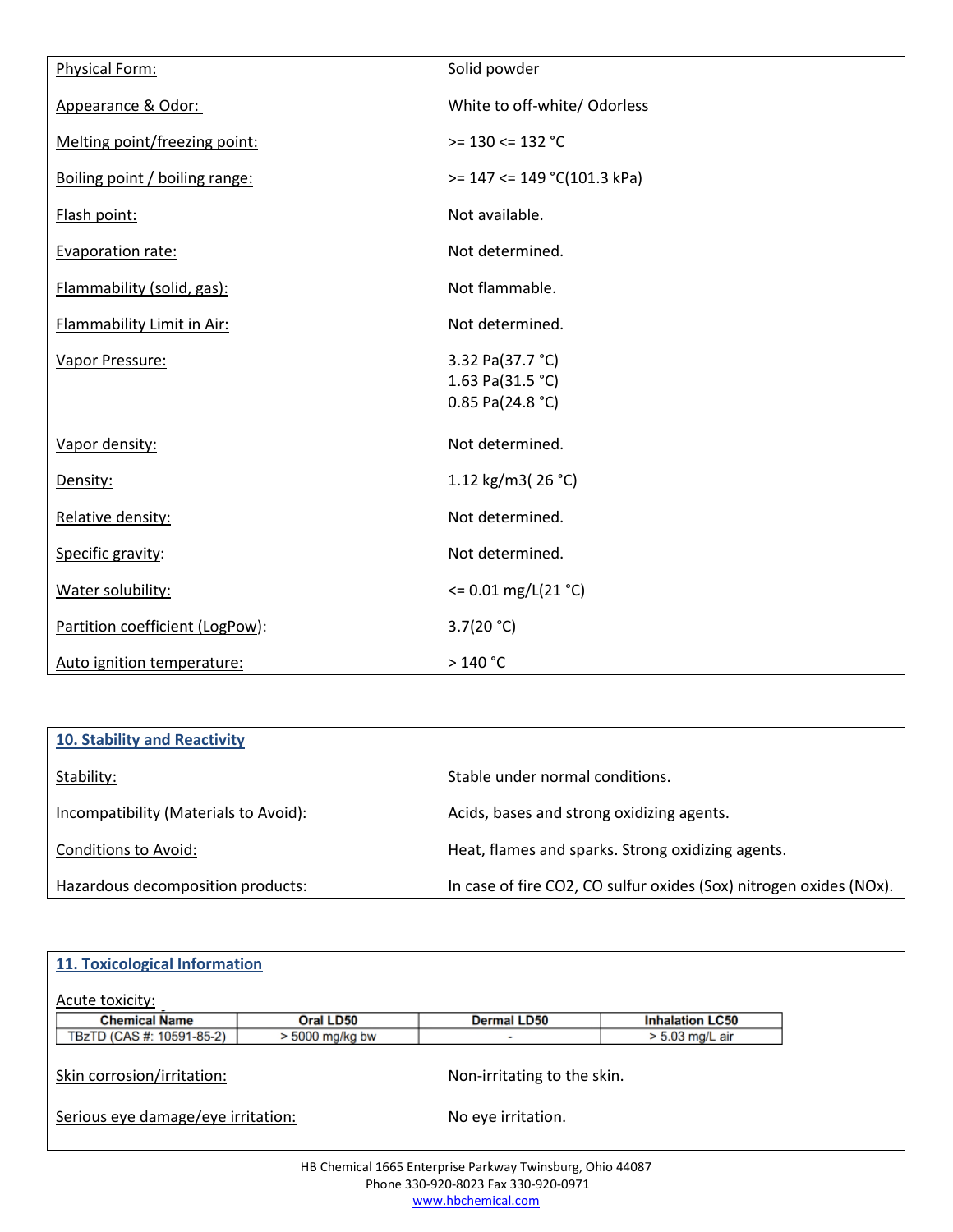| Germ cell mutagenicity: | No information available. |
|-------------------------|---------------------------|
| Carcinogenicity:        | Not classified.           |
| Reproductive toxicity:  | No information available. |
| STOT-single exposure:   | No information available. |
| STOT-repeated exposure: | No information available. |
| Aspiration hazard:      | No information available. |

| 12. Ecological Information          |                                                  |                                         |                                                                                                                                  |  |  |  |
|-------------------------------------|--------------------------------------------------|-----------------------------------------|----------------------------------------------------------------------------------------------------------------------------------|--|--|--|
| Toxicity:                           |                                                  |                                         |                                                                                                                                  |  |  |  |
| <b>Chemical Name</b>                | Algae/aquatic plants EC50                        | Fish LC50                               | Crustacea EC50                                                                                                                   |  |  |  |
| TBzTD (CAS #: 10591-85-2)           | $> 1.7$ mg/L/72<br>h(Desmodesmus<br>subspicatus) | > 32 mg/L/ 96 h(Poecilia<br>reticulata) | > 100 mg/L/ 48 h                                                                                                                 |  |  |  |
| Persistence and degradability:      |                                                  | Not readily biodegradable.              |                                                                                                                                  |  |  |  |
| Bio accumulative potential:         |                                                  | No information available.               |                                                                                                                                  |  |  |  |
| Mobility in soil:                   |                                                  | No information available.               |                                                                                                                                  |  |  |  |
| Results of PBT and vPvB assessment: |                                                  |                                         | This substance is not considered to be very persistent nor very<br>bioaccumulating(vPvB). This substance is not considered to be |  |  |  |
|                                     |                                                  |                                         | very persistent, bioaccumulating not toxic (PBT).                                                                                |  |  |  |

| <b>13. Disposal Considerations</b>  |                                                                                                        |
|-------------------------------------|--------------------------------------------------------------------------------------------------------|
| Waste from residues/unused product: | Disposal should be in accordance with applicable regional,<br>national and local laws and regulations. |
| Contaminated packaging:             | Empty containers should be taken for local recycling, recovery<br>or waste disposal.                   |

| <b>14. Transport Information</b>                                    |                |
|---------------------------------------------------------------------|----------------|
| D.O.T. Shipping Name:                                               | Not regulated. |
| Air - ICAO (international Civil Aviation Organization):             | Not regulated. |
| Sea - IMDG (International Maritime Dangerous Goods): Not regulated. |                |

**15. Regulatory Information**